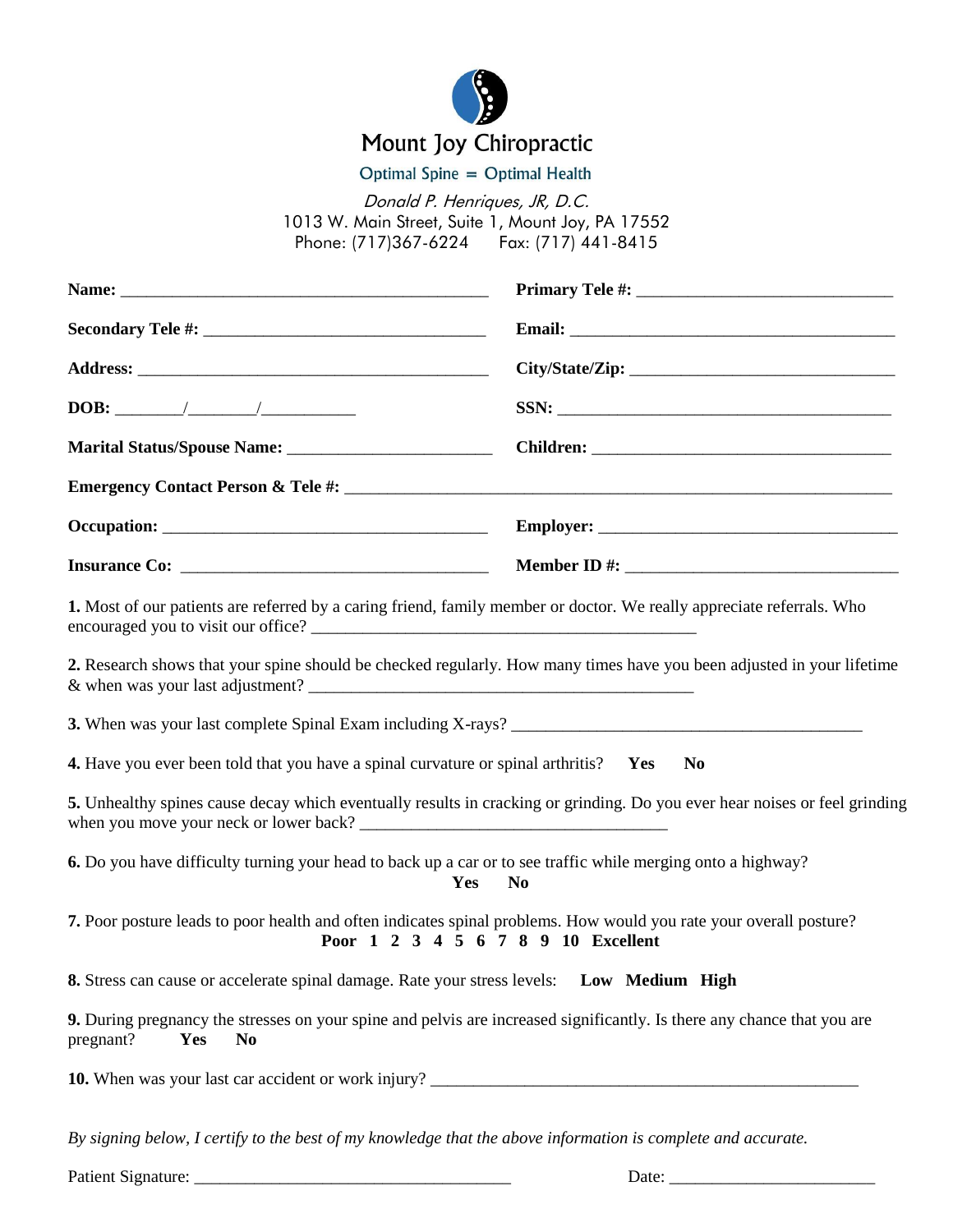

Current Health Problem(s)

Patient Name: \_\_\_\_\_\_\_\_\_\_\_\_\_\_\_\_\_\_\_\_\_\_\_\_\_\_\_\_\_\_\_\_\_\_ Date: \_\_\_\_\_\_\_\_\_\_\_\_\_\_\_\_\_\_

**Please specify below the area(s) where you are experiencing pain, discomfort or other symptoms:**



\_\_\_\_\_\_\_\_\_\_\_\_\_\_\_\_\_\_\_\_\_\_\_\_\_\_\_\_\_\_\_\_\_\_\_\_\_\_\_\_\_\_\_\_\_\_\_\_\_\_\_\_\_\_\_\_\_\_\_\_\_\_\_\_\_\_\_\_\_\_\_\_\_\_\_\_\_\_\_\_\_\_\_\_\_\_\_\_\_\_\_\_\_\_\_\_\_\_

\_\_\_\_\_\_\_\_\_\_\_\_\_\_\_\_\_\_\_\_\_\_\_\_\_\_\_\_\_\_\_\_\_\_\_\_\_\_\_\_\_\_\_\_\_\_\_\_\_\_\_\_\_\_\_\_\_\_\_\_\_\_\_\_\_\_\_\_\_\_\_\_\_\_\_\_\_\_\_\_\_\_\_\_\_\_\_\_\_\_\_\_\_\_\_\_\_\_

\_\_\_\_\_\_\_\_\_\_\_\_\_\_\_\_\_\_\_\_\_\_\_\_\_\_\_\_\_\_\_\_\_\_\_\_\_\_\_\_\_\_\_\_\_\_\_\_\_\_\_\_\_\_\_\_\_\_\_\_\_\_\_\_\_\_\_\_\_\_\_\_\_\_\_\_\_\_\_\_\_\_\_\_\_\_\_\_\_\_\_\_\_\_\_\_\_\_

\_\_\_\_\_\_\_\_\_\_\_\_\_\_\_\_\_\_\_\_\_\_\_\_\_\_\_\_\_\_\_\_\_\_\_\_\_\_\_\_\_\_\_\_\_\_\_\_\_\_\_\_\_\_\_\_\_\_\_\_\_\_\_\_\_\_\_\_\_\_\_\_\_\_\_\_\_\_\_\_\_\_\_\_\_\_\_\_\_\_\_\_\_\_\_\_\_\_

\_\_\_\_\_\_\_\_\_\_\_\_\_\_\_\_\_\_\_\_\_\_\_\_\_\_\_\_\_\_\_\_\_\_\_\_\_\_\_\_\_\_\_\_\_\_\_\_\_\_\_\_\_\_\_\_\_\_\_\_\_\_\_\_\_\_\_\_\_\_\_\_\_\_\_\_\_\_\_\_\_\_\_\_\_\_\_\_\_\_\_\_\_\_\_\_\_\_

\_\_\_\_\_\_\_\_\_\_\_\_\_\_\_\_\_\_\_\_\_\_\_\_\_\_\_\_\_\_\_\_\_\_\_\_\_\_\_\_\_\_\_\_\_\_\_\_\_\_\_\_\_\_\_\_\_\_\_\_\_\_\_\_\_\_\_\_\_\_\_\_\_\_\_\_\_\_\_\_\_\_\_\_\_\_\_\_\_\_\_\_\_\_\_\_\_\_

\_\_\_\_\_\_\_\_\_\_\_\_\_\_\_\_\_\_\_\_\_\_\_\_\_\_\_\_\_\_\_\_\_\_\_\_\_\_\_\_\_\_\_\_\_\_\_\_\_\_\_\_\_\_\_\_\_\_\_\_\_\_\_\_\_\_\_\_\_\_\_\_\_\_\_\_\_\_\_\_\_\_\_\_\_\_\_\_\_\_\_\_\_\_\_\_\_\_

**When/how did the current problem(s) begin?**

**Where do you picture yourself in 1-2 years if this problem isn't taken care of?**

**What do you most desire from receiving treatment with us?**

**Please list any surgeries you have had &/or medications that you are currently taking:**